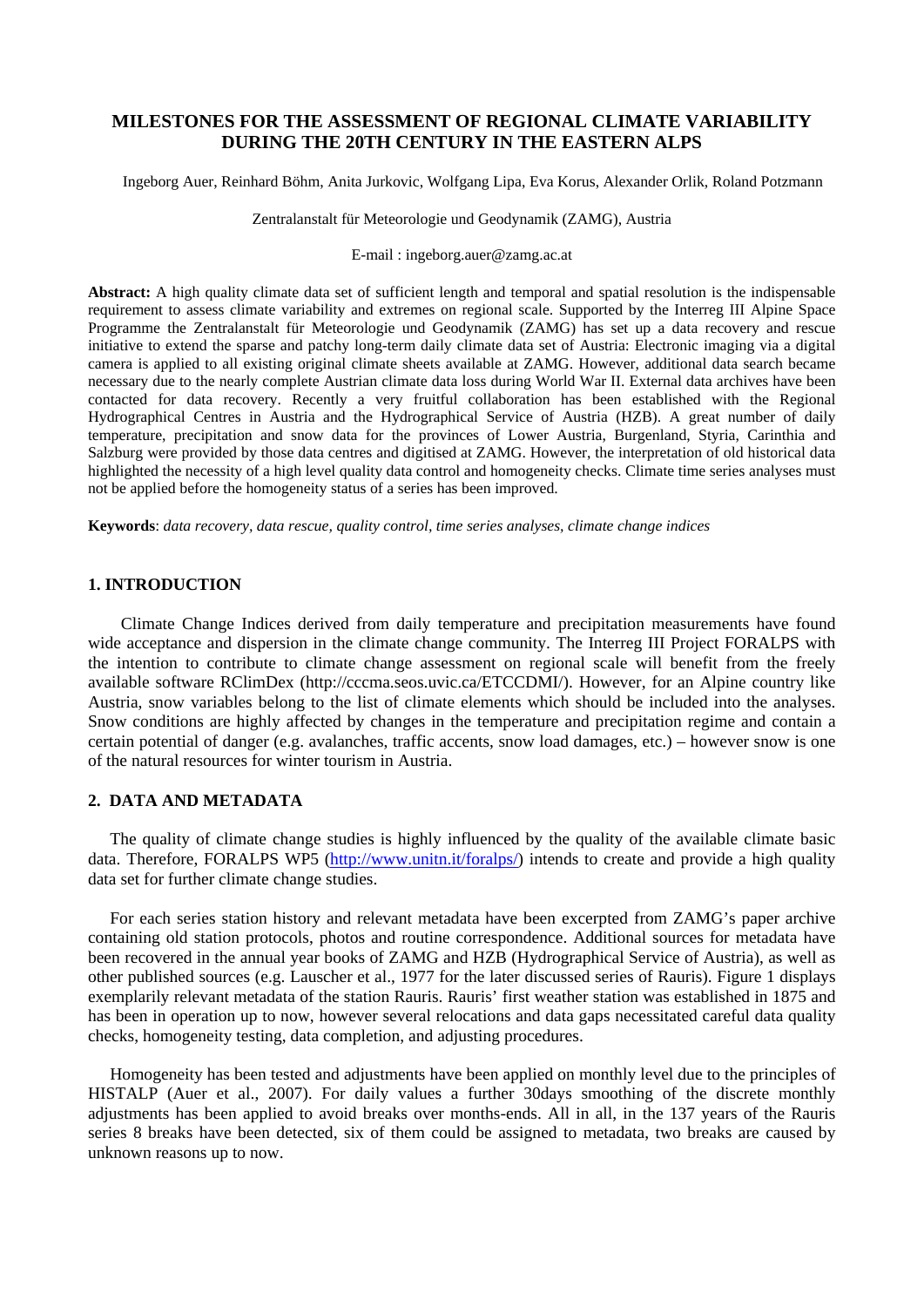

**Figure 1:** Daily data availability, locations and observers of the inner-alpine station Rauris (long. 12°59'33'', lat. 47°13'25'', alt. 941 m a.s.l.)

### **3. RESULTS**

Up to now our results are single station results only, regional conclusions will have to be confirmed by some more stations which are under construction. The necessity to study climate variability on regional scale can be demonstrated by looking at climate impacts e.g. snow fall amount, heat waves, dry spells, etc..

For the **winter season**, beside its climatological relevance, the amount of snowfall turned out to be of highest practical and economic importance for the European Alps. Figure 2 displays temperature, precipitation and snowfall variability at Rauris und Sonnblick, a very close station pair, however located in different altitudes. Rauris represents an inner-alpine valley station north of the Alpine main crest in about 950 m asl, whereas Sonnblick is a high mountain observatory above 3100 m asl. The two stations show a quite similar temperature increase since the beginning of the  $20<sup>th</sup>$  century (1.1 K on Sonnblick, 1.4 K in Rauris) and during the same time both stations display a negative precipitation as well a negative snowfall trend. However, the high Alpine decrease for precipitation and snowfall has been taken place to nearly the same extent whereas at the inner-alpine low elevation station the snowfall decrease exceeded the total precipitation decrease per 10%.

Out of the long list of Climate Change Indices (e.g. used in Moberg et al., 2006) for the **warmer season** changes in growing season lengths, no. of tropical nights, of summer days and hot days, and some others may turn out to be typical objects to be studied. Derived from daily precipitation measurements several indices more can contribute to assess regional climate change.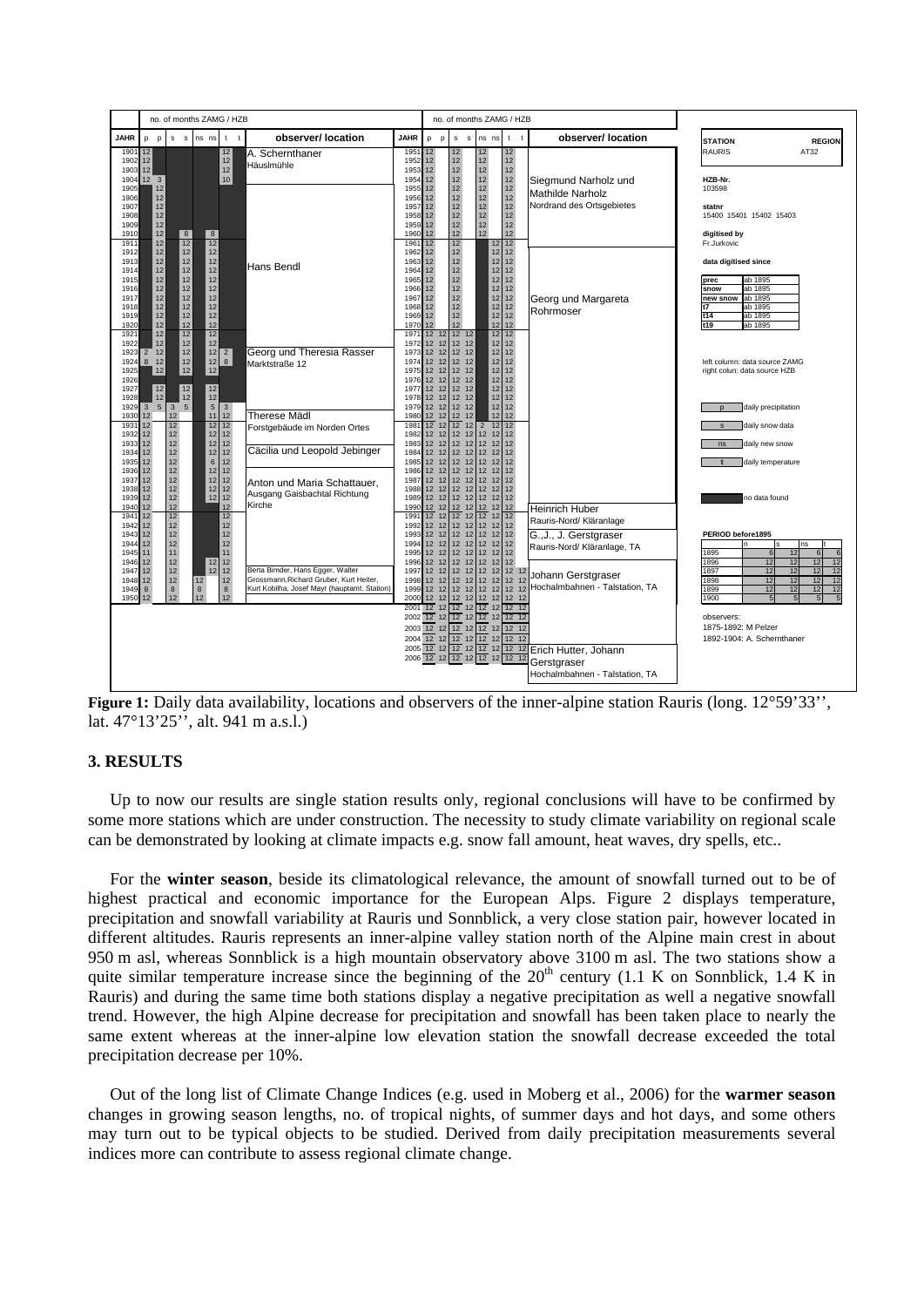

**Figure 2:** Time series of temperature (scaled on the left y-axis), precipitation\* and snowfall amount (scaled on the right y-axis) during winter (DJF): left graph: at the inner-alpine station Rauris (long. 12°59'33'', lat. 47°13'25'', alt. 941 m a.s.l), right graph at the high Alpine station Sonnblick (long. 12°57'29'', lat. 47°03'16'', alt. 3105 m a.s.l). \*Due to the various problems of precipitation measurements at Sonnblick (comp. Auer, 1992) the high Alpine precipitation sums were derived from Efthymiadis et al. 2006.



**Figure 3**: Time series of selected climate change indices calculated for the warm season at Wien Hohe Warte (long.16°21'23'', lat. 48°14'55'', alt. 198 m a.s.l.). Left panel: days within dry spells (sum of all days during dry spells of at least 10 days), number of tropical nights (Tmin > 20°C), mean temperature and 30yrs smoothed mean temperature calculated over summer (JJA). Right panel: Rx5 (Maximum consecutive 5-days precipitation), Rx1 (Maximum 1 day precipitation), GLS (Growing Season Length) and 30yrs smoothed GSL calculated over the warm season (April to September).



Figure 4: Time series of selected climate change indices calculated for the year at Rauris (long. 12°59'33'', lat. 47°13'25'', alt. 941 m a.s.l), single values and 30 years smoothed. Left panel: mean temperature, scaled on the left yaxis, maximum number of consecutive dry days with  $RR < 1$  mm (CDD), maximum number of consecutive wet days  $>$ 1mm (CWD) scaled on the right y-axis. Right panel: annual precipitation sum (PRCP) scaled on the left y-axis, R95p (PRCP when  $RR > 95<sup>th</sup>$  percentile) and  $R99p$  (PRCP when  $RR > 99<sup>th</sup>$  percentile) scaled on the right y-axis.